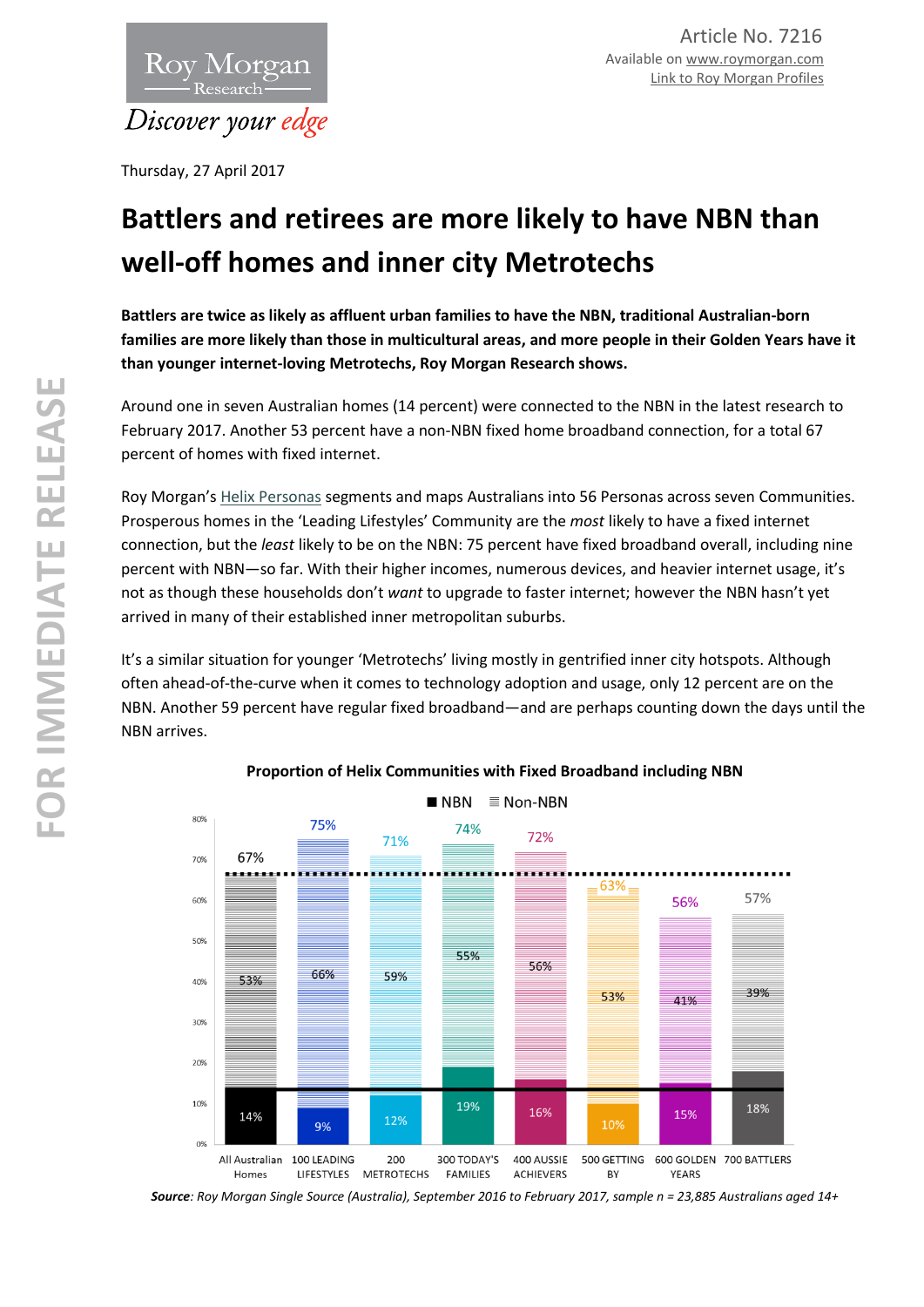

Multicultural 'Getting By' homes across outer suburbs are also below the norm for NBN, with just 10 percent connected. However they are also less likely than other homes to have fixed broadband connected at all (63 percent).

'Today's Families' homes are almost as likely to have a fixed internet connection as 'Leading Lifestyles' (74 percent). However, thanks to NBN Co's decisions about where and when to roll out the network, far more of these households have the NBN (19 percent)—equal to just over a quarter of all fixed broadband homes in these areas.

The next most-likely homes to have the NBN are 'Battlers' (18 percent), followed by 'Aussie Achievers' (16 percent) and 'Golden Years' (15 percent).

With only 57 percent of Battlers connected to fixed home internet overall, the 18 percent with NBN represent nearly a *third* of all Battler homes with fixed internet. Similarly, Golden Years are the least likely homes to have any fixed broadband (56 percent)—so the NBN accounts for 27 percent of Golden Years' fixed internet connections.

As Roy Morgan recently showed, the NBN is a catalyst for many fixed internet customers to switch [provider,](http://roymorgan.com.au/findings/7200-nbn-homes-new-fixed-internet-entrants-and-swtichers-december-2016-201703301042) and spurs others to get fixed internet for the first time. During this period of flux, internet service providers need to take every opportunity to claim NBN customers now—by pinpointing market advantages down to the suburb and street alongside the NBN's roll-out plan.

## **Michele Levine, CEO – Roy Morgan Research, says:**

*"The NBN isn't rolling out evenly across regional areas, towns, suburbs and inner cities. Looking only at today's market share tells only part of the story.* 

*"Each service provider has strengths and weaknesses in different markets: providers that are favoured in areas where the NBN has already rolled out could expect to have an early market share advantage; others will catch up once the NBN becomes available to their target customers.* 

*"With its psychographic mapping capabilities, Helix Personas is ideally suited to the task of measuring the NBN market during the roll-out. It can help predict how quickly new NBN roll-out areas will take up the connection, identify how providers are currently performing relative to expectations, and what sort of boost (or challenges) they can expect in 2017 and beyond.*

*"The NBN market is already far more competitive than fixed ADSL and cable. Smaller providers, as well as new entrants like MyRepublic and soon Vodafone are gaining share. Between them, the top five internet provider brands hold 81 percent of the residential NBN market, compared with 85 percent of all fixed broadband connections."*

**To learn more about Roy Morgan's telecommunications research and Helix Personas, call** (**+61) (3) 9224 5309 or email [askroymorgan@roymorgan.com](mailto:askroymorgan@roymorgan.com)**

**Please click on this link to the [Roy Morgan Online Store](http://www.roymorganonlinestore.com/)**

**About Roy Morgan Research**